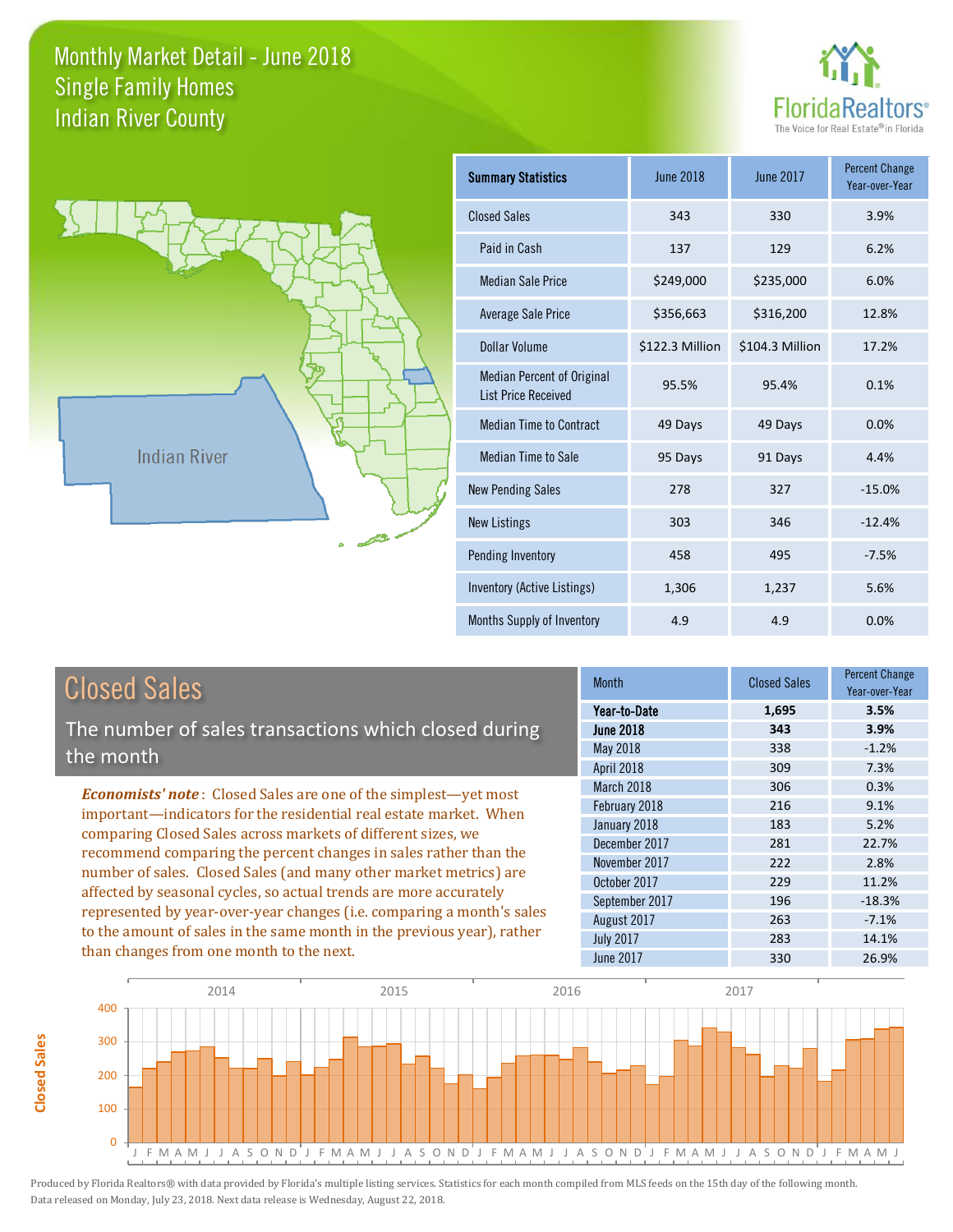this statistic should be interpreted with care.



88 -24.1%

| Cash Sales                                                                     | <b>Month</b>      | <b>Cash Sales</b> | <b>Percent Change</b><br>Year-over-Year |
|--------------------------------------------------------------------------------|-------------------|-------------------|-----------------------------------------|
|                                                                                | Year-to-Date      | 663               | $-6.0%$                                 |
| The number of Closed Sales during the month in which                           | <b>June 2018</b>  | 137               | 6.2%                                    |
|                                                                                | May 2018          | 124               | $-7.5%$                                 |
| buyers exclusively paid in cash                                                | <b>April 2018</b> | 131               | $-1.5%$                                 |
|                                                                                | March 2018        | 105               | $-26.6%$                                |
|                                                                                | February 2018     | 93                | 2.2%                                    |
| <b>Economists' note:</b> Cash Sales can be a useful indicator of the extent to | January 2018      | 73                | $-2.7%$                                 |
| which investors are participating in the market. Why? Investors are            | December 2017     | 110               | 6.8%                                    |
| far more likely to have the funds to purchase a home available up front,       | November 2017     | 89                | 12.7%                                   |
| whereas the typical homebuyer requires a mortgage or some other                | October 2017      | 93                | 6.9%                                    |
| form of financing. There are, of course, many possible exceptions, so          | September 2017    | 66                | $-29.8%$                                |

August 2017



# Cash Sales as a Percentage of Closed Sales

The percentage of Closed Sales during the month which were Cash Sales

*Economists' note* : This statistic is simply another way of viewing Cash Sales. The remaining percentages of Closed Sales (i.e. those not paid fully in cash) each month involved some sort of financing, such as mortgages, owner/seller financing, assumed loans, etc.

| <b>Month</b>      | <b>Percent of Closed</b> | <b>Percent Change</b> |
|-------------------|--------------------------|-----------------------|
|                   | Sales Paid in Cash       | Year-over-Year        |
| Year-to-Date      | 39.1%                    | $-9.3%$               |
| <b>June 2018</b>  | 39.9%                    | 2.0%                  |
| May 2018          | 36.7%                    | $-6.4%$               |
| <b>April 2018</b> | 42.4%                    | $-8.2%$               |
| March 2018        | 34.3%                    | $-26.9%$              |
| February 2018     | 43.1%                    | $-6.3%$               |
| January 2018      | 39.9%                    | $-7.4%$               |
| December 2017     | 39.1%                    | $-13.1%$              |
| November 2017     | 40.1%                    | 9.6%                  |
| October 2017      | 40.6%                    | $-3.8%$               |
| September 2017    | 33.7%                    | $-14.0%$              |
| August 2017       | 33.5%                    | $-18.3%$              |
| <b>July 2017</b>  | 36.7%                    | $-9.8%$               |
| <b>June 2017</b>  | 39.1%                    | $-4.2%$               |

July 2017 **104** 3.0%

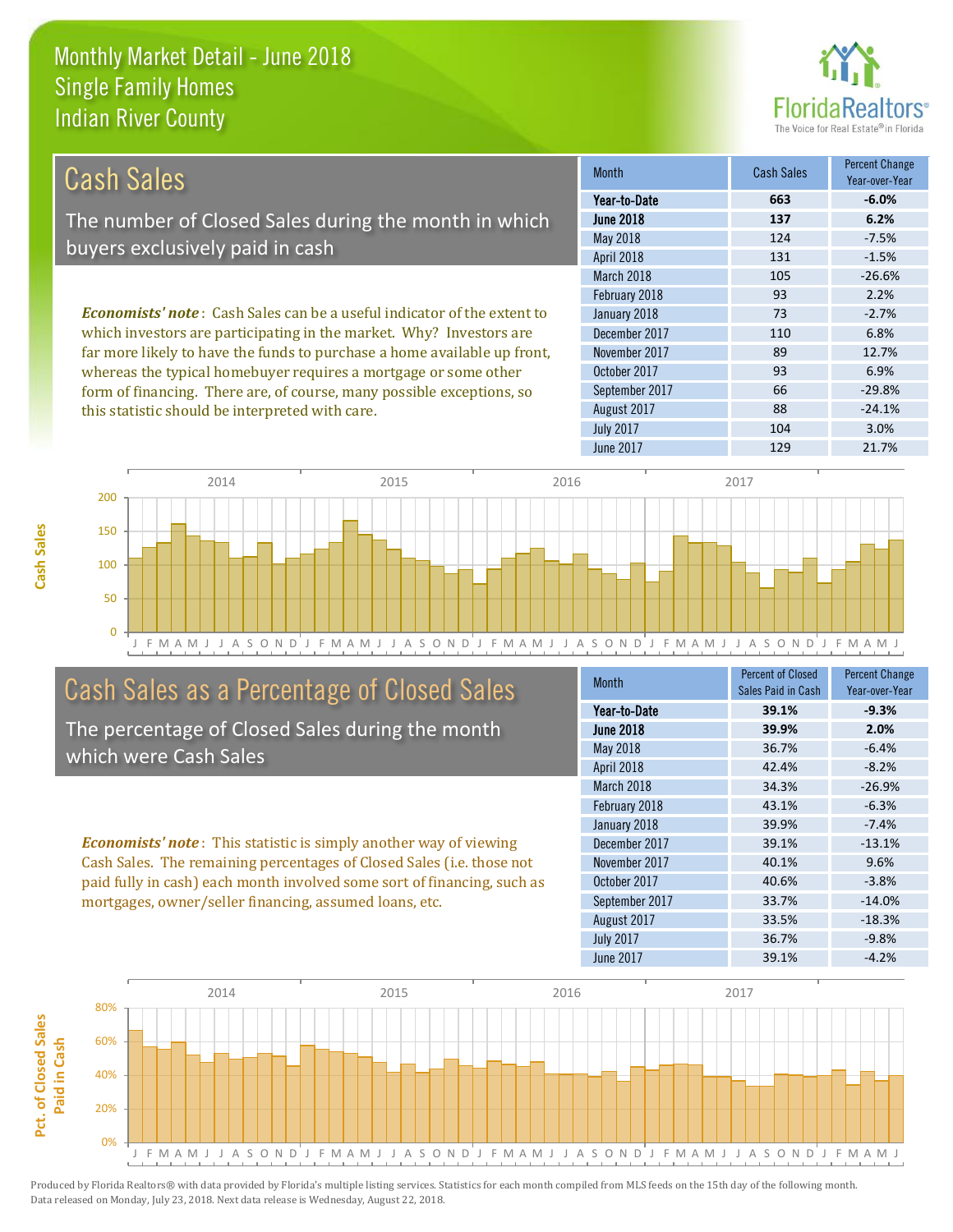

| <b>Median Sale Price</b>                                                  | <b>Month</b>     | <b>Median Sale Price</b> | <b>Percent Change</b><br>Year-over-Year |
|---------------------------------------------------------------------------|------------------|--------------------------|-----------------------------------------|
|                                                                           | Year-to-Date     | \$239,000                | 6.2%                                    |
| The median sale price reported for the month (i.e. 50%                    | <b>June 2018</b> | \$249,000                | 6.0%                                    |
| of sales were above and 50% of sales were below)                          | May 2018         | \$239,768                | 2.1%                                    |
|                                                                           | April 2018       | \$235,000                | 5.6%                                    |
|                                                                           | March 2018       | \$225,000                | 0.9%                                    |
| <b>Economists' note</b> : Median Sale Price is our preferred summary      | February 2018    | \$242,450                | 12.0%                                   |
| statistic for price activity because, unlike Average Sale Price, Median   | January 2018     | \$229,000                | 9.0%                                    |
| Sale Price is not sensitive to high sale prices for small numbers of      | December 2017    | \$240,000                | 17.1%                                   |
| homes that may not be characteristic of the market area. Keep in mind     | November 2017    | \$218,950                | $-0.2%$                                 |
| that median price trends over time are not always solely caused by        | October 2017     | \$221,170                | 16.4%                                   |
| changes in the general value of local real estate. Median sale price only | September 2017   | \$229,950                | 23.7%                                   |
| reflects the values of the homes that sold each month, and the mix of     | August 2017      | \$236,000                | 18.2%                                   |
| the types of homes that sell can change over time.                        | <b>July 2017</b> | \$231,263                | 10.1%                                   |
|                                                                           | June 2017        | \$235,000                | 10.3%                                   |



# Average Sale Price

The average sale price reported for the month (i.e. total sales in dollars divided by the number of sales)

*Economists' note* : Usually, we prefer Median Sale Price over Average Sale Price as a summary statistic for home prices. However, Average Sale Price does have its uses—particularly when it is analyzed alongside the Median Sale Price. For one, the relative difference between the two statistics can provide some insight into the market for higher-end homes in an area.

| <b>Month</b>     | <b>Average Sale Price</b> | <b>Percent Change</b><br>Year-over-Year |
|------------------|---------------------------|-----------------------------------------|
| Year-to-Date     | \$344,781                 | 3.6%                                    |
| <b>June 2018</b> | \$356,663                 | 12.8%                                   |
| May 2018         | \$333,745                 | 2.9%                                    |
| April 2018       | \$367,984                 | $-11.9%$                                |
| March 2018       | \$317,196                 | 1.3%                                    |
| February 2018    | \$371,669                 | 30.8%                                   |
| January 2018     | \$318,106                 | $-3.4%$                                 |
| December 2017    | \$324,810                 | 17.0%                                   |
| November 2017    | \$273,937                 | $-5.4%$                                 |
| October 2017     | \$326,449                 | 19.8%                                   |
| September 2017   | \$326,359                 | 31.7%                                   |
| August 2017      | \$369,844                 | 40.7%                                   |
| <b>July 2017</b> | \$395,308                 | 36.1%                                   |
| <b>June 2017</b> | \$316,200                 | $-10.9%$                                |



Produced by Florida Realtors® with data provided by Florida's multiple listing services. Statistics for each month compiled from MLS feeds on the 15th day of the following month. Data released on Monday, July 23, 2018. Next data release is Wednesday, August 22, 2018.

**Average Sale Price**

**Average Sale Price**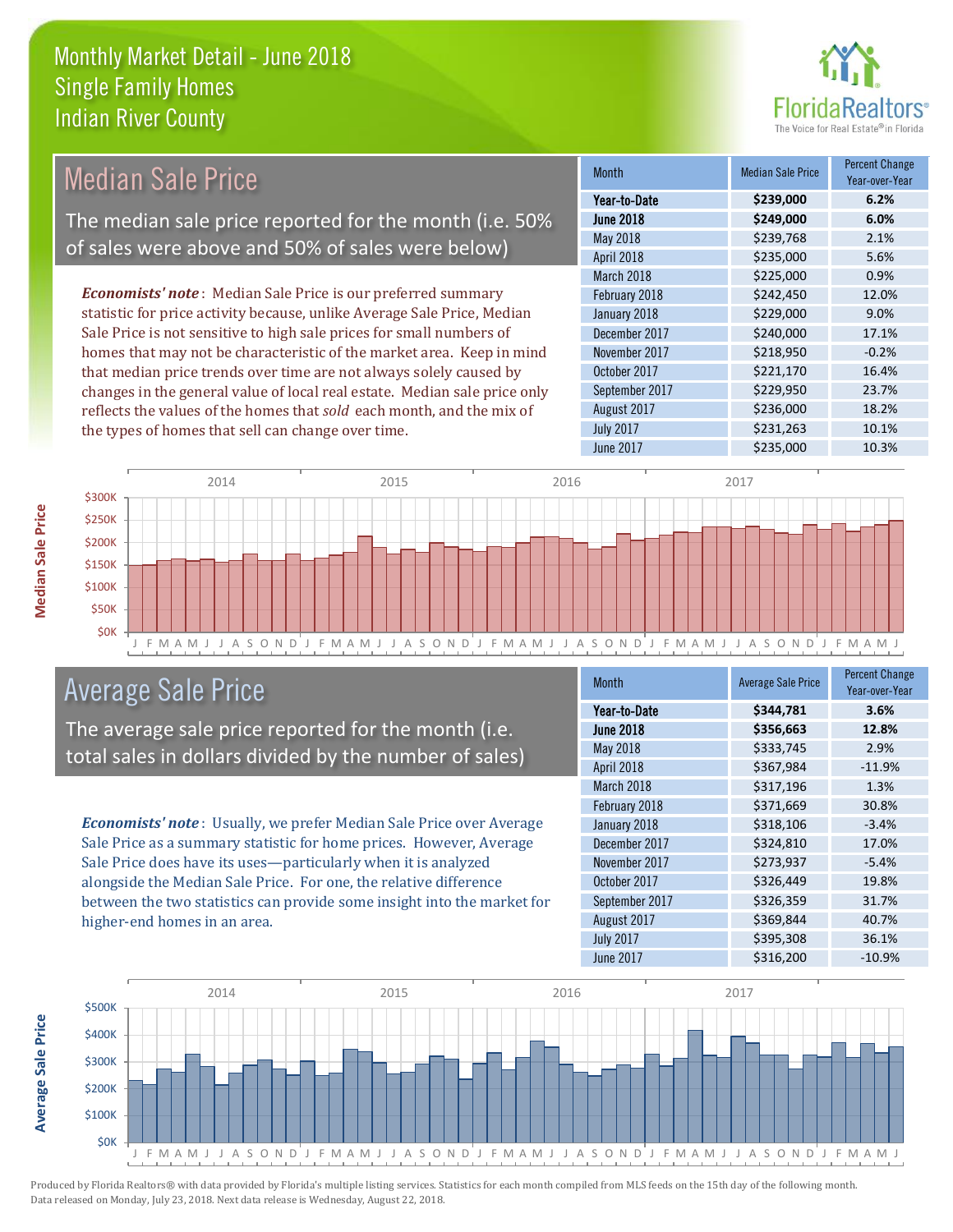

### Dollar Volume

The sum of the sale prices for all sales which closed during the month

*Economists' note* : Dollar Volume is simply the sum of all sale prices in a given time period, and can quickly be calculated by multiplying Closed Sales by Average Sale Price. It is a strong indicator of the health of the real estate industry in a market, and is of particular interest to real estate professionals, investors, analysts, and government agencies. Potential home sellers and home buyers, on the other hand, will likely be better served by paying attention to trends in the two components of Dollar Volume (i.e. sales and prices) individually.

| <b>Month</b>     | Dollar Volume   | <b>Percent Change</b><br>Year-over-Year |
|------------------|-----------------|-----------------------------------------|
| Year-to-Date     | \$584.4 Million | 7.3%                                    |
| <b>June 2018</b> | \$122.3 Million | 17.2%                                   |
| May 2018         | \$112.8 Million | 1.7%                                    |
| April 2018       | \$113.7 Million | $-5.5%$                                 |
| March 2018       | \$97.1 Million  | 1.6%                                    |
| February 2018    | \$80.3 Million  | 42.6%                                   |
| January 2018     | \$58.2 Million  | 1.6%                                    |
| December 2017    | \$91.3 Million  | 43.6%                                   |
| November 2017    | \$60.8 Million  | $-2.8%$                                 |
| October 2017     | \$74.8 Million  | 33.2%                                   |
| September 2017   | \$64.0 Million  | 7.6%                                    |
| August 2017      | \$97.3 Million  | 30.8%                                   |
| <b>July 2017</b> | \$111.9 Million | 55.3%                                   |
| June 2017        | \$104.3 Million | 13.1%                                   |



# Median Percent of Original List Price Received

The median of the sale price (as a percentage of the original list price) across all properties selling during the month

*Economists' note* : The Median Percent of Original List Price Received is useful as an indicator of market recovery, since it typically rises as buyers realize that the market may be moving away from them and they need to match the selling price (or better it) in order to get a contract on the house. This is usually the last measure to indicate a market has shifted from down to up, so it is what we would call a *lagging* indicator.

| <b>Month</b>     | Med. Pct. of Orig.         | <b>Percent Change</b> |
|------------------|----------------------------|-----------------------|
|                  | <b>List Price Received</b> | Year-over-Year        |
| Year-to-Date     | 95.7%                      | 0.5%                  |
| <b>June 2018</b> | 95.5%                      | 0.1%                  |
| May 2018         | 95.8%                      | 1.3%                  |
| April 2018       | 95.5%                      | 1.1%                  |
| March 2018       | 95.7%                      | $-0.2%$               |
| February 2018    | 95.8%                      | 0.2%                  |
| January 2018     | 95.8%                      | 0.3%                  |
| December 2017    | 96.0%                      | 0.5%                  |
| November 2017    | 95.2%                      | 0.0%                  |
| October 2017     | 95.2%                      | $-0.8%$               |
| September 2017   | 95.5%                      | 0.0%                  |
| August 2017      | 96.1%                      | 1.2%                  |
| <b>July 2017</b> | 96.3%                      | 1.0%                  |
| <b>June 2017</b> | 95.4%                      | 0.6%                  |



**Dollar Volume**

**Med. Pct. of Orig. ist Price Received** Med. Pct. of Orig.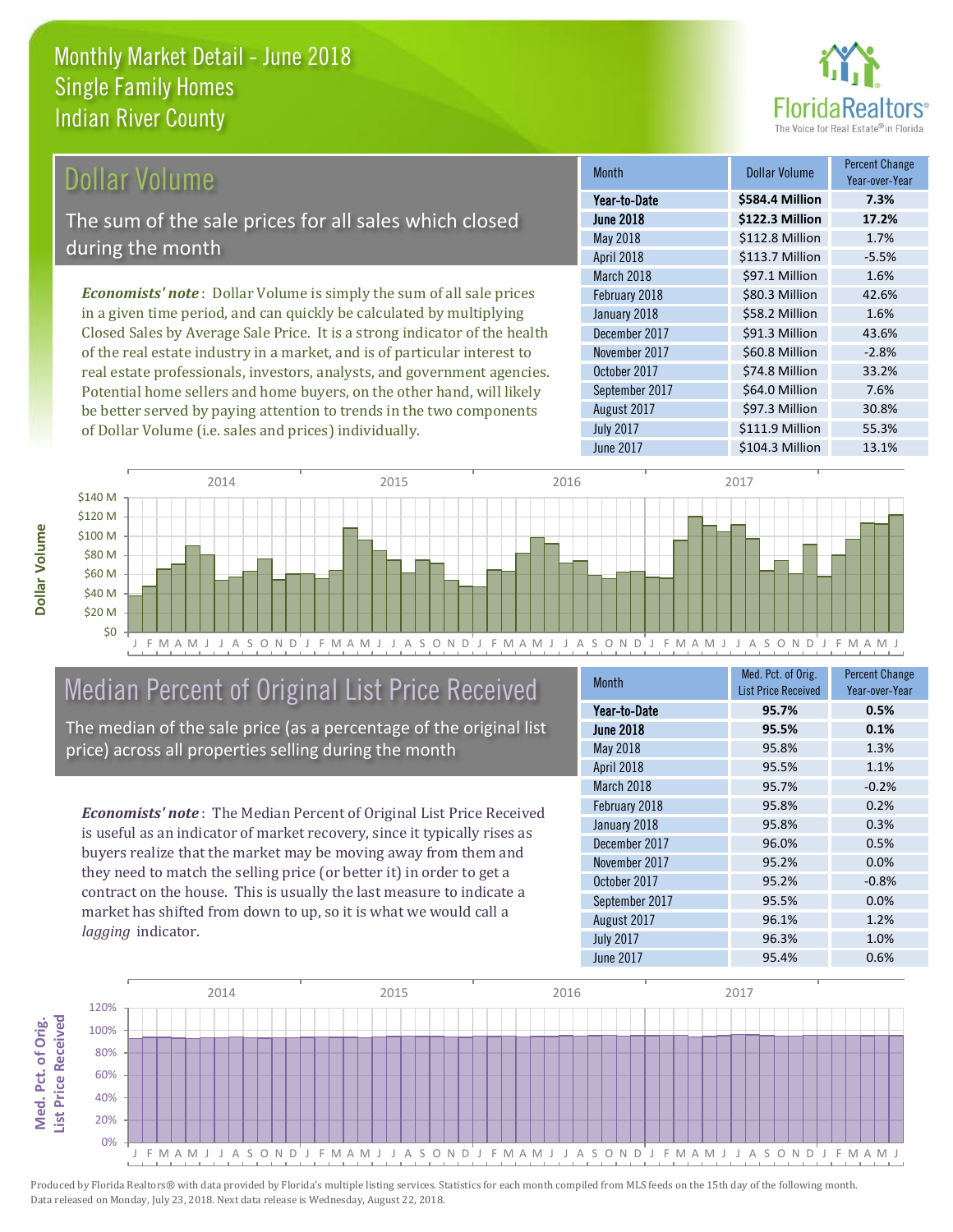

#### 49 Days 4.3% March 2018 **45 Days** -8.2% Month Month Median Time to Contract Percent Change June 2018 **49 Days 0.0%** Year-to-Date **46 Days -6.1%** May 2018 **42 Days** -23.6% April 2018 February 2018 46 Days -17.9% January 2018 45 Days 15.4% *Economists' note* : Like Time to Sale, Time to Contract is a measure of the length of the home selling process calculated for sales which closed Median Time to Contract The median number of days between the listing date and contract date for all Closed Sales during the month

during the month. The difference is that Time to Contract measures the number of days between the initial listing of a property and the signing of the contract which eventually led to the closing of the sale. When the gap between Median Time to Contract and Median Time to Sale grows, it is usually a sign of longer closing times and/or declining numbers of cash sales.

|                  | Contract | Year-over-Year |
|------------------|----------|----------------|
| Year-to-Date     | 46 Days  | $-6.1%$        |
| <b>June 2018</b> | 49 Days  | 0.0%           |
| May 2018         | 42 Days  | $-23.6%$       |
| April 2018       | 49 Days  | 4.3%           |
| March 2018       | 45 Days  | $-8.2%$        |
| February 2018    | 46 Days  | $-17.9%$       |
| January 2018     | 45 Days  | 15.4%          |
| December 2017    | 45 Days  | 15.4%          |
| November 2017    | 40 Days  | $-13.0%$       |
| October 2017     | 55 Days  | 44.7%          |
| September 2017   | 55 Days  | 34.1%          |
| August 2017      | 47 Days  | 0.0%           |
| <b>July 2017</b> | 47 Days  | $-2.1%$        |
| <b>June 2017</b> | 49 Days  | 0.0%           |



# Median Time to Sale

**Median Time to** 

**Median Time to** 

The median number of days between the listing date and closing date for all Closed Sales during the month

*Economists' note* : Time to Sale is a measure of the length of the home selling process, calculated as the number of days between the initial listing of a property and the closing of the sale. *Median* Time to Sale is the amount of time the "middle" property selling this month was on the market. That is, 50% of homes selling this month took *less* time to sell, and 50% of homes took *more* time to sell. Median Time to Sale gives a more accurate picture than Average Time to Sale, which can be skewed upward by small numbers of properties taking an abnormally long time to sell.

| Month            | <b>Median Time to Sale</b> | <b>Percent Change</b><br>Year-over-Year |
|------------------|----------------------------|-----------------------------------------|
| Year-to-Date     | 90 Days                    | $-3.2%$                                 |
| <b>June 2018</b> | 95 Days                    | 4.4%                                    |
| May 2018         | 84 Days                    | $-20.0%$                                |
| April 2018       | 94 Days                    | 2.2%                                    |
| March 2018       | 84 Days                    | $-9.7%$                                 |
| February 2018    | 91 Days                    | $-2.2%$                                 |
| January 2018     | 89 Days                    | 8.5%                                    |
| December 2017    | 97 Days                    | 11.5%                                   |
| November 2017    | 89 Days                    | $-5.3%$                                 |
| October 2017     | 106 Days                   | 34.2%                                   |
| September 2017   | 107 Days                   | 17.6%                                   |
| August 2017      | 84 Days                    | $-14.3%$                                |
| <b>July 2017</b> | 91 Days                    | $-5.2%$                                 |
| <b>June 2017</b> | 91 Days                    | $-8.1%$                                 |

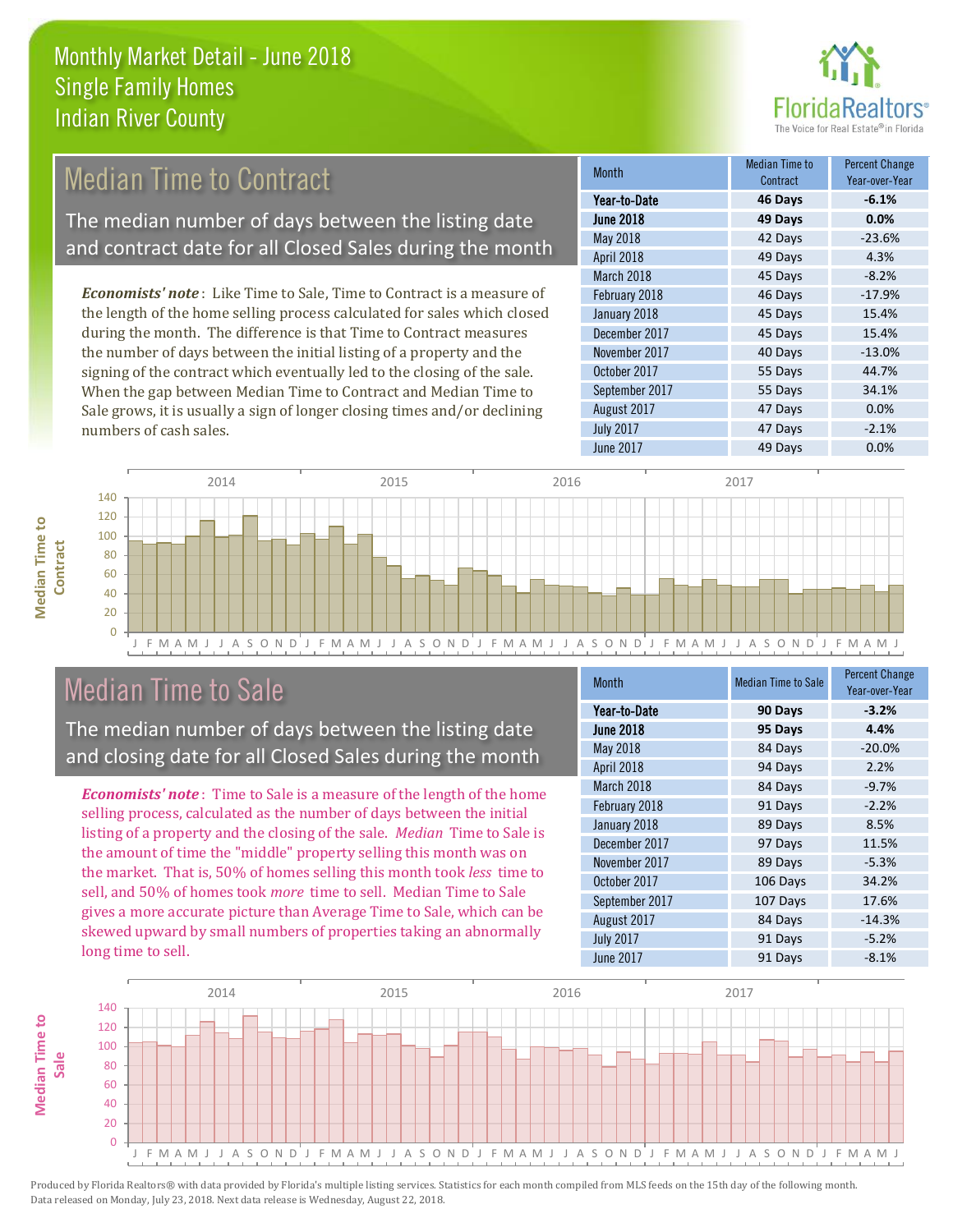distressed properties for sale.



| <b>New Pending Sales</b>                                                      | <b>Month</b>      | <b>New Pending Sales</b> | <b>Percent Change</b><br>Year-over-Year |
|-------------------------------------------------------------------------------|-------------------|--------------------------|-----------------------------------------|
|                                                                               | Year-to-Date      | 2,004                    | 0.8%                                    |
| The number of listed properties that went under                               | <b>June 2018</b>  | 278                      | $-15.0%$                                |
|                                                                               | May 2018          | 357                      | 11.2%                                   |
| contract during the month                                                     | <b>April 2018</b> | 390                      | 17.1%                                   |
|                                                                               | March 2018        | 355                      | $-3.5%$                                 |
| <b>Economists' note:</b> Because of the typical length of time it takes for a | February 2018     | 313                      | $-9.5%$                                 |
| sale to close, economists consider Pending Sales to be a decent               | January 2018      | 311                      | 6.1%                                    |
| indicator of potential future Closed Sales. It is important to bear in        | December 2017     | 198                      | $-2.0%$                                 |
| mind, however, that not all Pending Sales will be closed successfully.        | November 2017     | 269                      | 17.5%                                   |
| So, the effectiveness of Pending Sales as a future indicator of Closed        | October 2017      | 279                      | 20.8%                                   |
| Sales is susceptible to changes in market conditions such as the              | September 2017    | 152                      | $-43.5%$                                |



# New Listings

The number of properties put onto the market during the month

availability of financing for homebuyers and the inventory of

*Economists' note* : New Listings tend to rise in delayed response to increasing prices, so they are often seen as a lagging indicator of market health. As prices rise, potential sellers raise their estimations of value—and in the most recent cycle, rising prices have freed up many potential sellers who were previously underwater on their mortgages. Note that in our calculations, we take care to not include properties that were recently taken off the market and quickly relisted, since these are not really *new* listings.

| Month            | <b>New Listings</b> | <b>Percent Change</b><br>Year-over-Year |
|------------------|---------------------|-----------------------------------------|
| Year-to-Date     | 2,493               | 8.6%                                    |
| <b>June 2018</b> | 303                 | $-12.4%$                                |
| May 2018         | 411                 | 8.2%                                    |
| April 2018       | 405                 | 21.3%                                   |
| March 2018       | 431                 | 15.5%                                   |
| February 2018    | 458                 | 3.4%                                    |
| January 2018     | 485                 | 15.5%                                   |
| December 2017    | 245                 | $-5.8%$                                 |
| November 2017    | 339                 | $-3.1%$                                 |
| October 2017     | 342                 | 16.7%                                   |
| September 2017   | 177                 | $-40.6%$                                |
| August 2017      | 307                 | $-6.4%$                                 |
| <b>July 2017</b> | 306                 | 8.1%                                    |
| <b>June 2017</b> | 346                 | 25.8%                                   |

August 2017 274 274 2.2% July 2017 289 289 14.2%



Produced by Florida Realtors® with data provided by Florida's multiple listing services. Statistics for each month compiled from MLS feeds on the 15th day of the following month. Data released on Monday, July 23, 2018. Next data release is Wednesday, August 22, 2018.

**New Listings**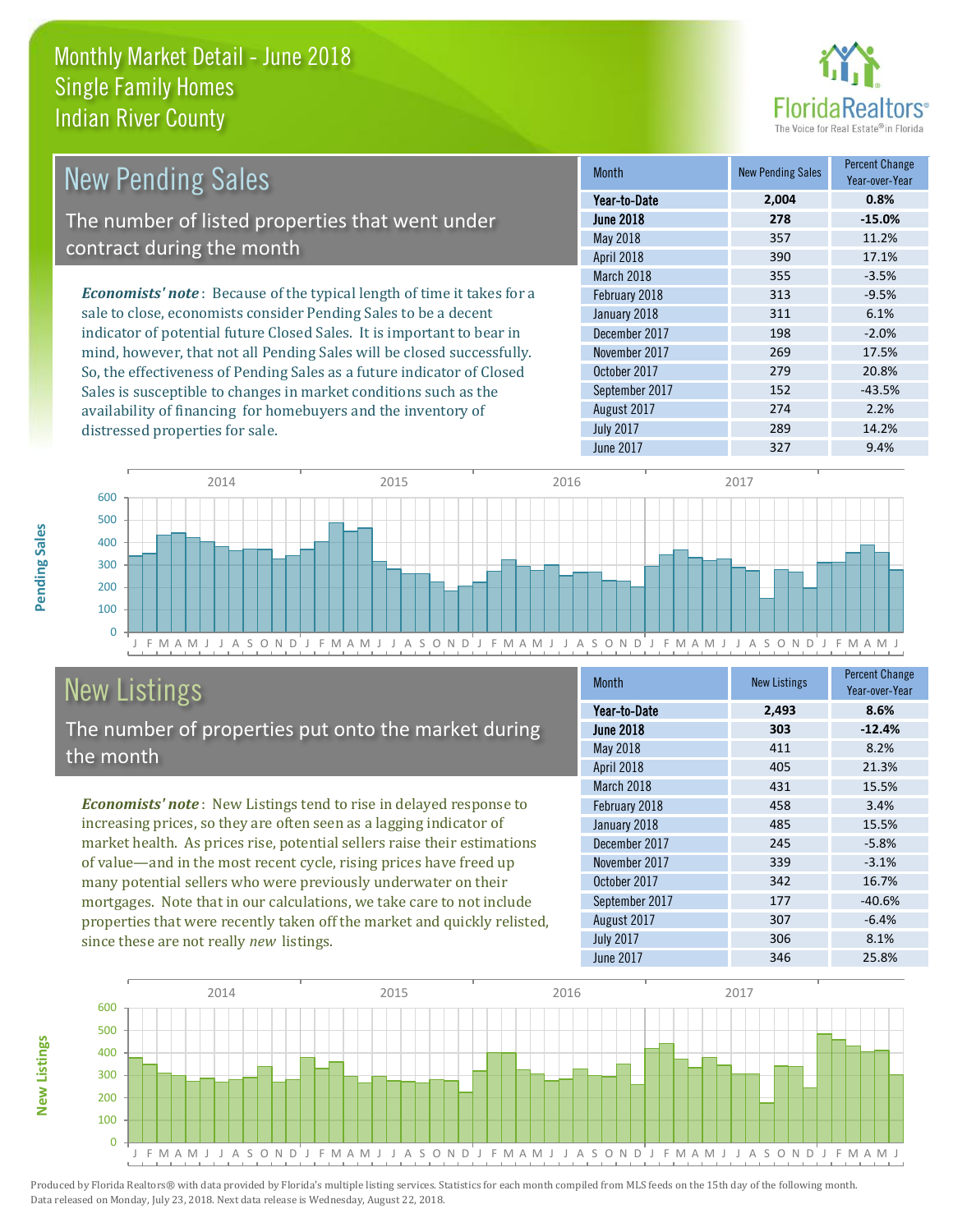

# Inventory (Active Listings) The number of property listings active at the end of the month

*Economists' note* : There are a number of ways to define and calculate Inventory. Our method is to simply count the number of active listings on the last day of the month, and hold this number to compare with the same month the following year. Inventory rises when New Listings are outpacing the number of listings that go off-market (regardless of whether they actually sell). Likewise, it falls when New Listings aren't keeping up with the rate at which homes are going off-market.

| <b>Month</b>             | Inventory | <b>Percent Change</b><br>Year-over-Year |
|--------------------------|-----------|-----------------------------------------|
| <b>YTD (Monthly Avg)</b> | 1,418     | 4.6%                                    |
| <b>June 2018</b>         | 1,306     | 5.6%                                    |
| May 2018                 | 1,467     | 9.6%                                    |
| April 2018               | 1,414     | 9.4%                                    |
| March 2018               | 1,440     | 8.0%                                    |
| February 2018            | 1,489     | 3.1%                                    |
| January 2018             | 1,393     | $-6.3%$                                 |
| December 2017            | 1,176     | $-3.7%$                                 |
| November 2017            | 1,212     | $-4.3%$                                 |
| October 2017             | 1,214     | 5.2%                                    |
| September 2017           | 1,148     | 3.1%                                    |
| August 2017              | 1,166     | 0.2%                                    |
| <b>July 2017</b>         | 1,247     | 13.0%                                   |
| <b>June 2017</b>         | 1,237     | 7.4%                                    |



# Months Supply of Inventory

An estimate of the number of months it will take to deplete the current Inventory given recent sales rates

*Economists' note* : MSI is a useful indicator of market conditions. The benchmark for a balanced market (favoring neither buyer nor seller) is 5.5 months of inventory. Anything higher is traditionally a buyers' market, and anything lower is a sellers' market. There is no single accepted way of calculating MSI. A common method is to divide current Inventory by the most recent month's Closed Sales count, but this count is a usually poor predictor of future Closed Sales due to seasonal cycles. To eliminate seasonal effects, we use the 12-month average of monthly Closed Sales instead.

| Month                    | <b>Months Supply</b> | <b>Percent Change</b><br>Year-over-Year |
|--------------------------|----------------------|-----------------------------------------|
| <b>YTD (Monthly Avg)</b> | 5.4                  | $-3.6%$                                 |
| <b>June 2018</b>         | 4.9                  | 0.0%                                    |
| May 2018                 | 5.6                  | 3.7%                                    |
| April 2018               | 5.4                  | 1.9%                                    |
| March 2018               | 5.5                  | $-1.8%$                                 |
| February 2018            | 5.7                  | $-8.1%$                                 |
| January 2018             | 5.4                  | $-15.6%$                                |
| December 2017            | 4.5                  | $-13.5%$                                |
| November 2017            | 4.8                  | $-12.7%$                                |
| October 2017             | 4.8                  | $-5.9%$                                 |
| September 2017           | 4.5                  | $-8.2%$                                 |
| August 2017              | 4.6                  | $-9.8%$                                 |
| <b>July 2017</b>         | 4.8                  | $-2.0%$                                 |
| <b>June 2017</b>         | 4.9                  | $-2.0%$                                 |

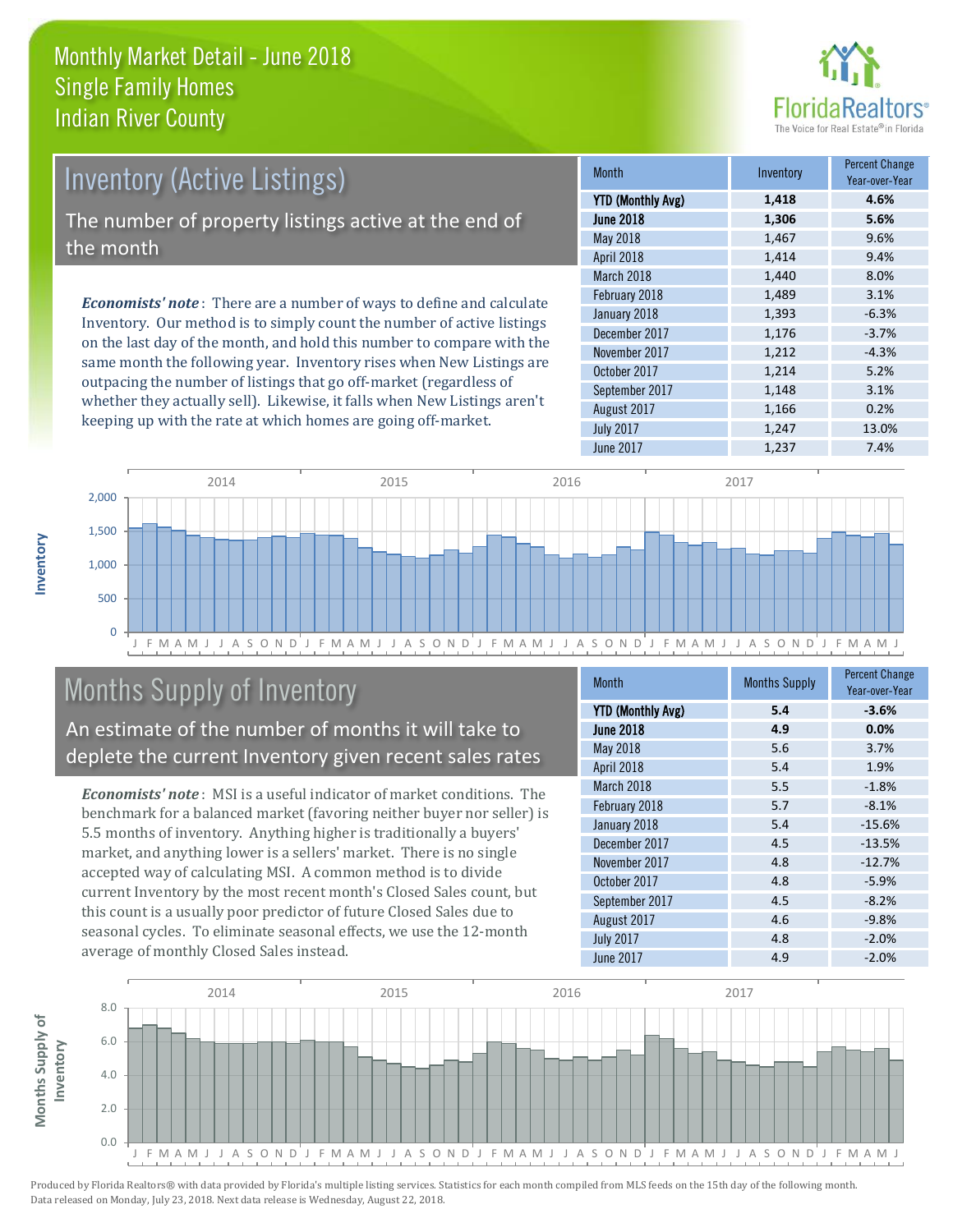

# Closed Sales by Sale Price

The number of sales transactions which closed during the month

*Economists' note:* Closed Sales are one of the simplest—yet most important—indicators for the residential real estate market. When comparing Closed Sales across markets of different sizes, we recommend comparing the percent changes in sales rather than the number of sales. Closed Sales (and many other market metrics) are affected by seasonal cycles, so actual trends are more accurately represented by year-over-year changes (i.e. comparing a month's sales to the amount of sales in the same month in the previous year), rather than changes from one month to the next.

| Sale Price            | <b>Closed Sales</b> | <b>Percent Change</b><br>Year-over-Year |
|-----------------------|---------------------|-----------------------------------------|
| Less than \$50,000    | 2                   | N/A                                     |
| \$50,000 - \$99,999   | 7                   | $-46.2%$                                |
| $$100,000 - $149,999$ | 34                  | $-20.9%$                                |
| \$150,000 - \$199,999 | 78                  | 16.4%                                   |
| \$200,000 - \$249,999 | 51                  | $-17.7%$                                |
| \$250,000 - \$299,999 | 53                  | 29.3%                                   |
| \$300,000 - \$399,999 | 44                  | 2.3%                                    |
| \$400,000 - \$599,999 | 39                  | 30.0%                                   |
| \$600,000 - \$999,999 | 19                  | $-5.0%$                                 |
| \$1,000,000 or more   | 16                  | 45.5%                                   |



### Median Time to Contract by Sale Price The median number of days between the listing date and contract date for all Closed Sales during the month

*Economists' note* : Like Time to Sale, Time to Contract is a measure of the length of the home selling process calculated for sales which closed during the month. The difference is that Time to Contract measures the number of days between the initial listing of a property and the signing of the contract which eventually led to the closing of the sale. When the gap between Median Time to Contract and Median Time to Sale grows, it is usually a sign of longer closing times and/or declining numbers of cash sales.

| <b>Sale Price</b>     | <b>Median Time to</b><br>Contract | <b>Percent Change</b><br>Year-over-Year |
|-----------------------|-----------------------------------|-----------------------------------------|
| Less than \$50,000    | 117 Days                          | N/A                                     |
| $$50,000 - $99,999$   | 50 Days                           | $-24.2%$                                |
| $$100,000 - $149,999$ | 39 Days                           | 143.8%                                  |
| \$150,000 - \$199,999 | 25 Days                           | $-26.5%$                                |
| \$200,000 - \$249,999 | 35 Days                           | $-16.7%$                                |
| \$250,000 - \$299,999 | 64 Days                           | $-5.9%$                                 |
| \$300,000 - \$399,999 | 89 Days                           | $-1.1%$                                 |
| \$400,000 - \$599,999 | 76 Days                           | $-9.5%$                                 |
| \$600,000 - \$999,999 | 82 Days                           | $-10.9%$                                |
| \$1,000,000 or more   | 335 Days                          | 4.0%                                    |



Produced by Florida Realtors® with data provided by Florida's multiple listing services. Statistics for each month compiled from MLS feeds on the 15th day of the following month. Data released on Monday, July 23, 2018. Next data release is Wednesday, August 22, 2018.

**Median Time to Contract**

**Median Time to Contract**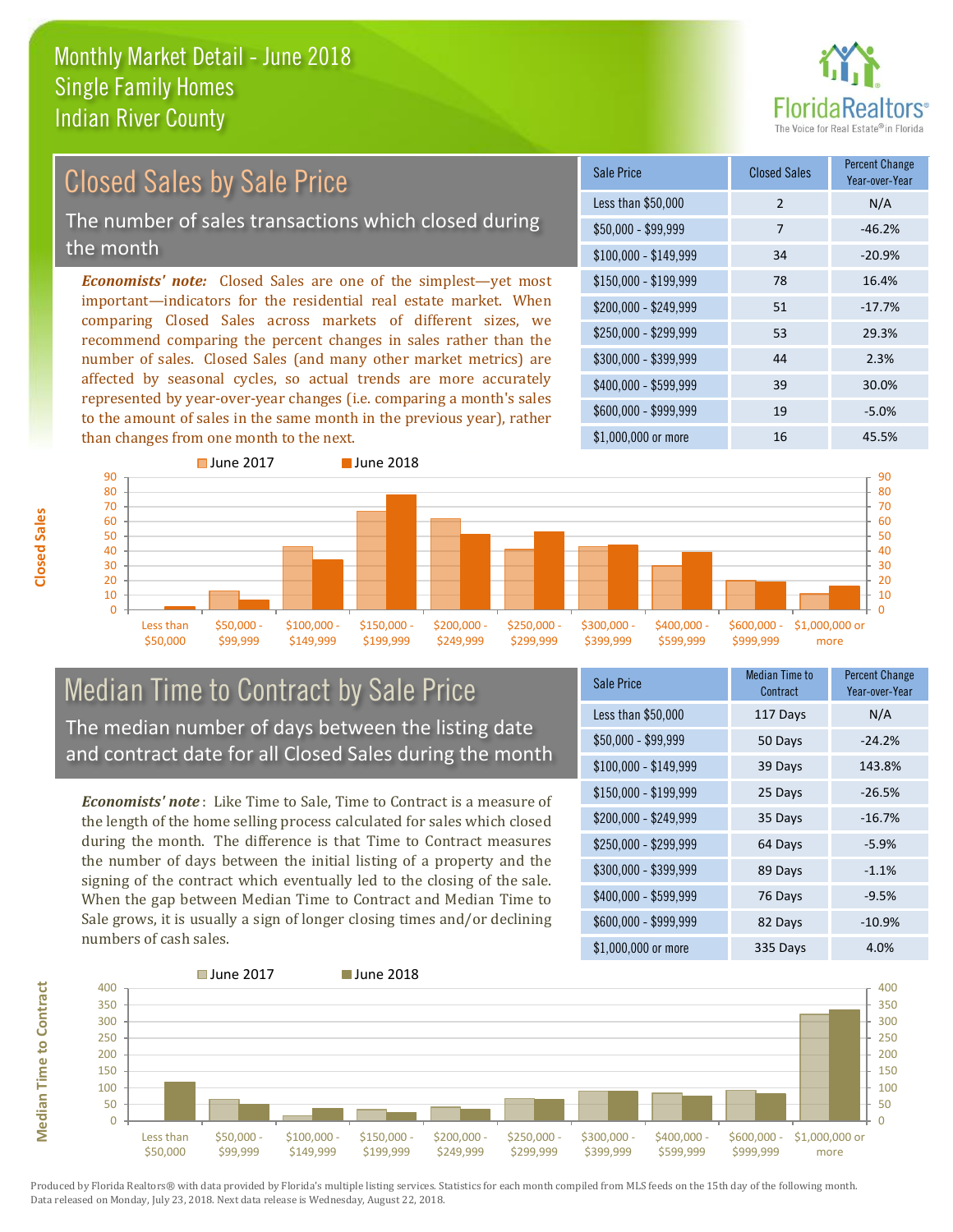

# New Listings by Initial Listing Price

The number of properties put onto the market during the month

*Economists' note:* New Listings tend to rise in delayed response to increasing prices, so they are often seen as a lagging indicator of market health. As prices rise, potential sellers raise their estimations of value—and in the most recent cycle, rising prices have freed up many potential sellers who were previously underwater on their mortgages. Note that in our calculations, we take care to not include properties that were recently taken off the market and quickly relisted, since these are not really *new* listings.





### Inventory by Current Listing Price The number of property listings active at the end of the month

*Economists' note* : There are a number of ways to define and calculate Inventory. Our method is to simply count the number of active listings on the last day of the month, and hold this number to compare with the same month the following year. Inventory rises when New Listings are outpacing the number of listings that go off-market (regardless of whether they actually sell). Likewise, it falls when New Listings aren't keeping up with the rate at which homes are going off-market.

| <b>Current Listing Price</b> | Inventory    | <b>Percent Change</b><br>Year-over-Year |
|------------------------------|--------------|-----------------------------------------|
| Less than \$50,000           | $\mathbf{1}$ | $-75.0%$                                |
| $$50,000 - $99,999$          | 16           | $-11.1%$                                |
| $$100,000 - $149,999$        | 55           | $-3.5%$                                 |
| $$150,000 - $199,999$        | 123          | 8.8%                                    |
| \$200,000 - \$249,999        | 168          | $-2.9%$                                 |
| \$250,000 - \$299,999        | 172          | 17.0%                                   |
| \$300,000 - \$399,999        | 188          | 23.7%                                   |
| \$400,000 - \$599,999        | 200          | 5.8%                                    |
| \$600,000 - \$999,999        | 170          | $-0.6%$                                 |
| \$1,000,000 or more          | 213          | $0.0\%$                                 |



Produced by Florida Realtors® with data provided by Florida's multiple listing services. Statistics for each month compiled from MLS feeds on the 15th day of the following month. Data released on Monday, July 23, 2018. Next data release is Wednesday, August 22, 2018.

**Inventory**